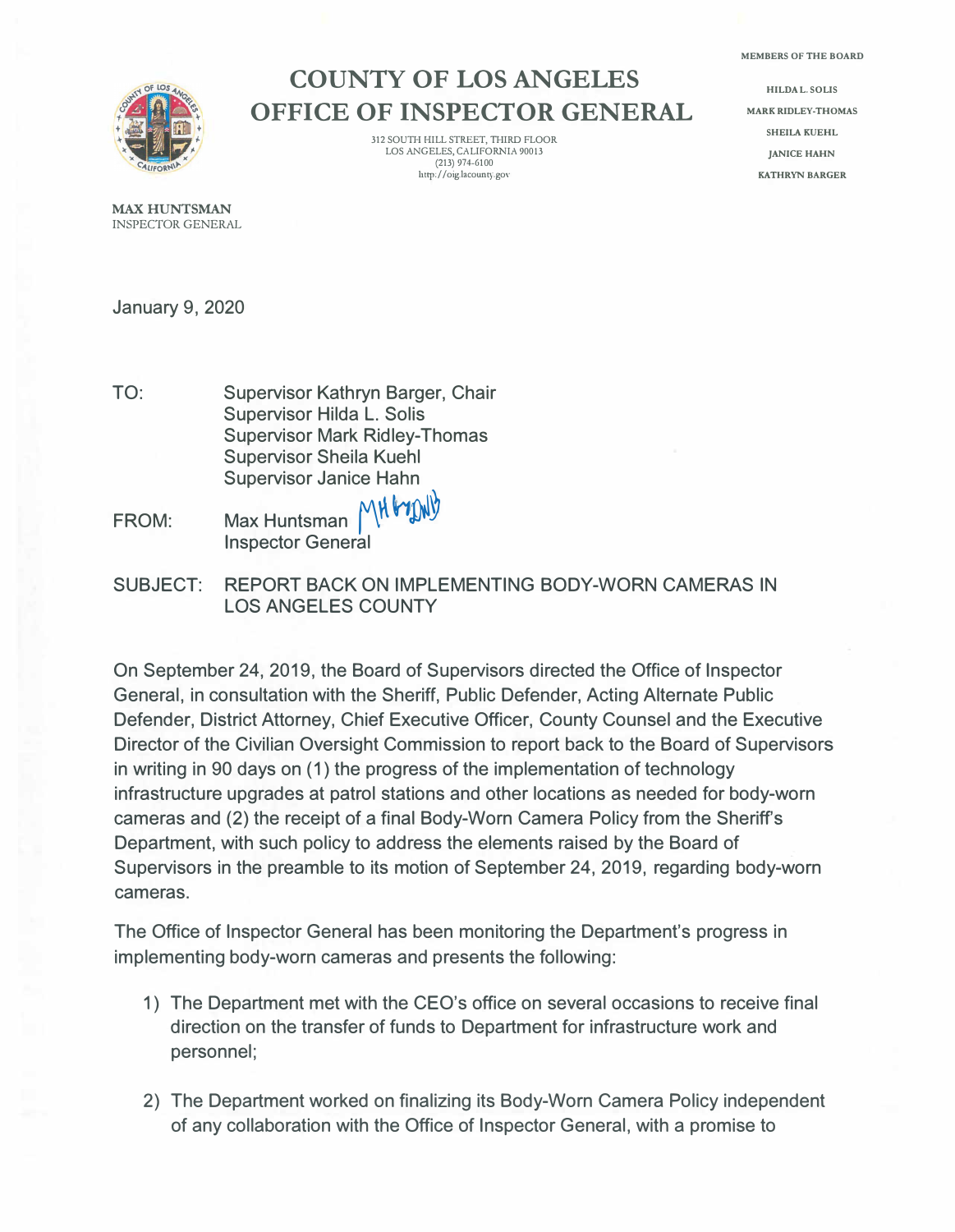**Board of Supervisors** Page 2 **January 9, 2020** 

> provide the Office of Inspector General with a copy of the policy once it was finalized and approved by the unions;

- 3) On December 4, 2019, at the Public Safety Cluster Agenda Review meeting, the Sheriff's Department asked the Board of Supervisors to approve the transfer of approximately \$5.6 million from Provisional Financing Uses (PFU) to the Sheriff's Department's operating budget to allow the Sheriff's Department to continue phased implementation of technology infrastructure upgrades for the body-worn camera program. That day, the Office of Inspector General was informed that the Sheriff's Department's policy had been finalized but was pending approval by the Unions:
- 4) On December 11, 2019, the Office of Inspector General was informed by a representative of LASD that the Department's Body-Worn Camera policy had been approved by the unions and that copy would be provided to the Office of **Inspector General;**
- 5) On December 17, 2019, the Board of Supervisors approved the appropriation adjustment transferring the approximately \$5.6 million from PFU to the Sheriff's operating budget to allow the Department to continue the phased implementation of technology infrastructure upgrades for the body-worn camera project;
- 6) On the morning of December 19, 2019, the Office of Inspector General proceeded with its previously scheduled meeting with representatives from the Public Defender's office and the Alternate Public Defenders office to discuss issues that may impact the Department's implementation of body-worn cameras;
- 7) The final draft of the Department's Body-Worn Camera Policy was provided to the Office of Inspector General on December 19, 2019, when it was also provided to the Civilian Oversight Commission and the Board of Supervisors **Justice Deputies.**

In addition to the consultation with the Public Defender and the Alternate Public Defender, the Office of Inspector General reached out to representatives of the District Attorney, County Counsel, and the Civilian Oversight Commission. Given that the policy was received on December 19, 2019, the Office of the Inspector General was not able to meaningful consult with these entities regarding the policy prior to the report back date.